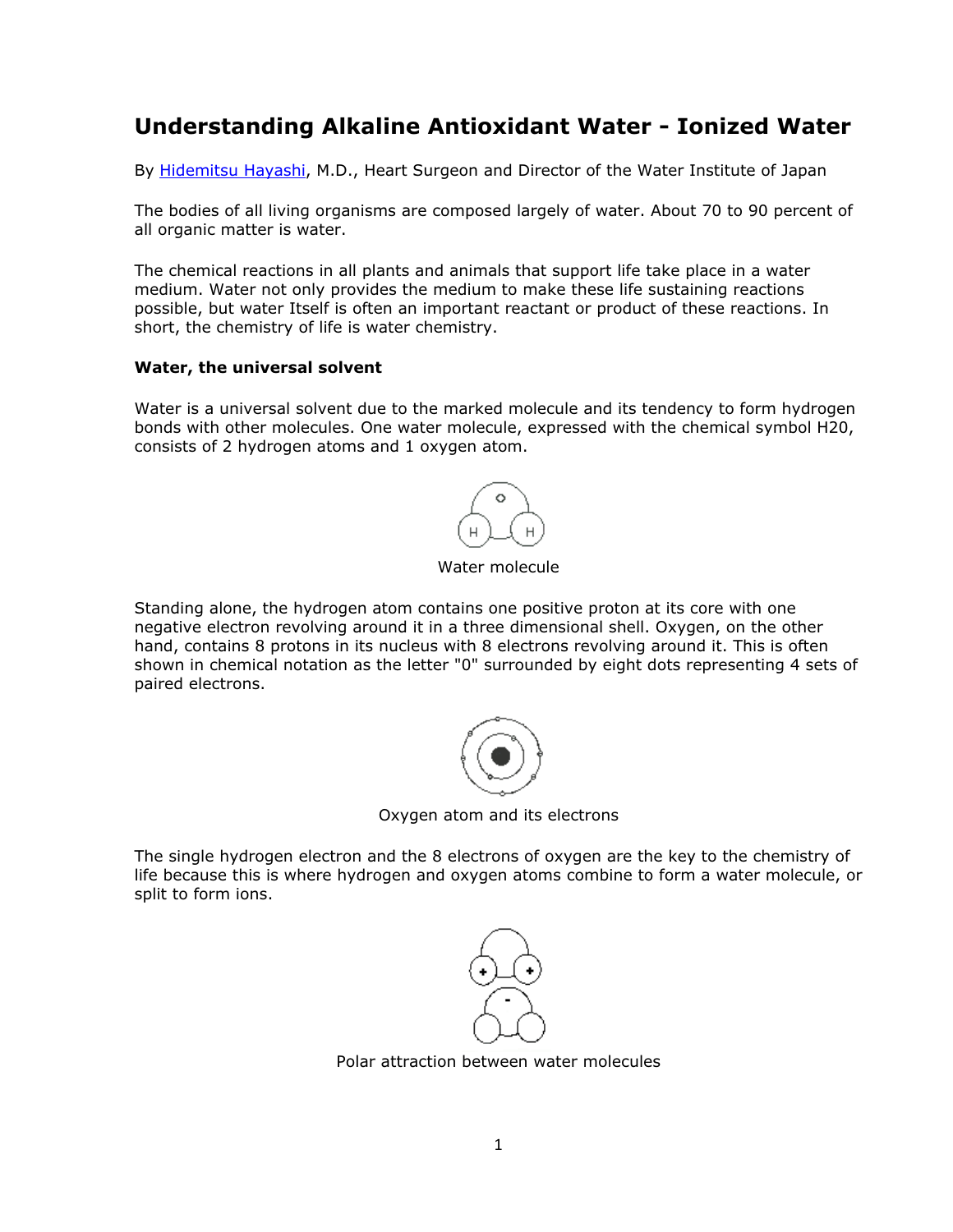Hydrogen tends to ionize by losing Its electron and form single H+ ions which are simply isolated protons since the hydrogen atom contains no neutrons. A hydrogen bond occurs when the electron of a single hydrogen atom is shared with another electronegative atom such as oxygen that lacks an electron.

In a water molecule, two hydrogen atoms are covalently bonded to the oxygen atom. But because the oxygen atom is larger than the hydrogen's, its attraction for the hydrogen's electrons is correspondingly greater so the electrons are drawn closer into the shell of the larger oxygen atom and away from the hydrogen shells. This means that although the water molecule as a whole Is stable, the greater mass of the oxygen nucleus tends to draw in all the electrons in the molecule including the shared hydrogen electrons giving the oxygen portions of the molecule a slight electronegative charge.

The shells of the hydrogen atoms, because their electrons are closer to the oxygen, take on a small electropositive charge. This means water molecules have a tendency to form weak bonds with other water molecules because the oxygen end of the molecule is negative and the hydrogen ends are positive.

A hydrogen atom, while remaining covalently bonded to the oxygen of its own molecule, can form a weak bond with the oxygen of another molecule. Similarly, the oxygen end of a molecule can form a weak attachment with the hydrogen ends of other molecules. Because water molecules have this polarity, water is a continuous chemical entity. These weak bonds play a crucial role in stabilizing the shape of many of the large molecules found in living matter. Because these bonds are weak, they are readily broken and reformed during normal physiological reactions. The disassembly and rearrangement of such weak bonds is in essence the chemistry of life.



To illustrate water's ability to break down other substances, consider the simple example of putting a small amount of salt in a glass of tap water. With dry salt (NaCI) the attraction between the electropositive sodium (Na+) and electronegative chlorine (Cl- ) atoms of salt is very strong until it is placed in water. After salt is placed in water, the attraction of the electronegative oxygen of the water molecule for the positively charged chloride Ions, and the similar attraction of the electropositive hydrogen ends of the water molecule for the negatively charged chloride ions, are greater than the mutual attraction between the outnumbered NA+ and CL ions. In water the ionic bonds of the sodium chloride molecule are broken easily because of the competitive action of the numerous water molecules.

As we can see from this simple example, even the delicate configuration of individual water molecules enables them to break relatively stronger bonds by conveying on them. This is why we call water the universal solvent. It is a natural solution that breaks down the bonds of larger, more complex molecules. This is the chemistry of life on earth in water and on land.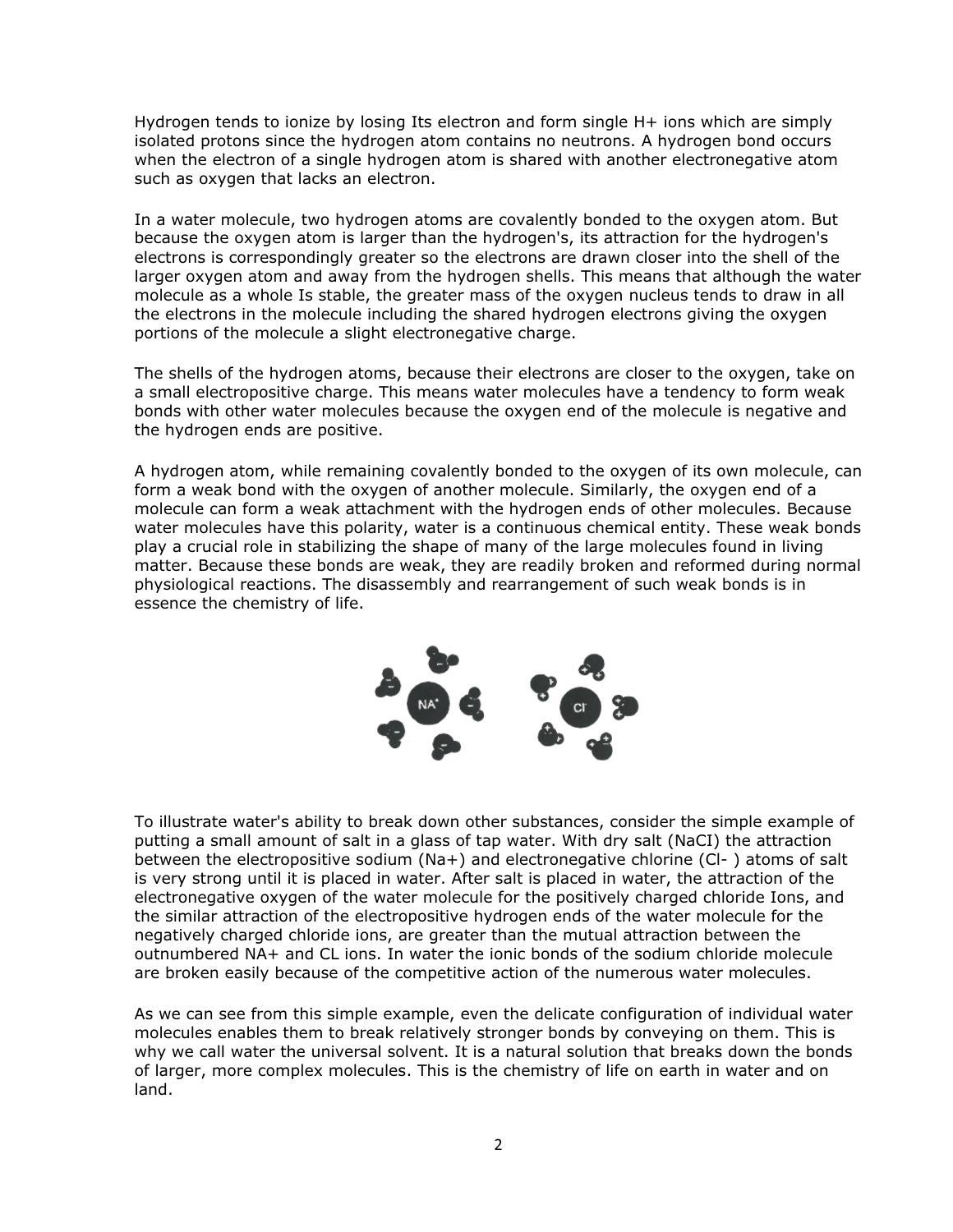#### **Oxidation - reduction reactions**

Basically, reduction means the addition of an electron (e-), and its converse, oxidation means the removal of an electron. The addition of an electron, reduction, stores energy in the reduced compound. The removal of an electron, oxidation, liberates energy form the oxidized compound. Whenever one substance is reduced, another is oxidized. To clarify these terms, consider any two molecules, A and 9, for example:

| Ae-   |          |                                                  | $Be-$                |
|-------|----------|--------------------------------------------------|----------------------|
|       |          | Electron + Electron - Oxidized Reduced + Reduced |                      |
| Donor | Receptor | (lost an electron)                               | (Gained an electron) |

When molecules A and B come into contact, here is what happens:

- B grabs an electron from molecule A.
- Molecule A has been oxidized because it has lost an electron.
- The net charge of 8 has been reduced because it has gained a negative electron (e-).

In biological systems, removal or addition of an electron constitutes the most frequent mechanism of oxidation-reduction reactions. These oxidation-reduction reactions are frequently called redox reactions.

#### **Acid and Bases**

An acid is a substance that increases the concentration of hydrogen ions(H+) in water. A base is a substance that decreases the concentration of hydrogen ions, in other words, increasing the concentration of hydroxide ions OH-. The degree of acidity or alkalinity of a solution is measured in terms of a value known as pH, which is the negative logarithm of the concentration of hydrogen ions:

## **pH=1/log[H+] =-Iog[H+]**

#### **What is pH?**

On the pH scale, which ranges from 0 on the acidic end to 14 on the alkaline end, a solution is neutral if its pH is 7. At pH 7, water donations equal concentrations of H+ and OH- ions. Substances with a pH less than 7 are acidic because they contain a higher concentration of H+ ions. Substances with a pH higher than 7 are alkaline because they contain a higher concentration of OH- that H+. The pH scale is a log scale so a change of one pH unit means a tenfold change in the concentration of hydrogen ions.

## **Importance of balancing pH**

Living things are extremely sensitive to pH and function best (with certain exceptions, such as certain portions of the digestive tract) when solutions are nearly neutral. Most interior living matter (excluding the cell nucleus) has a pH of about 6.8. Blood plasma and other fluids that surround the cells in the body have a pH of 7.2 to 7.3. Numerous special mechanisms aid in stabilizing these fluids so that cells will not be subject to appreciable fluctuations in pH. Substances which serve as mechanisms to stabilize pH are called buffers. Buffers have the capacity to bond ions and remove them from solution whenever their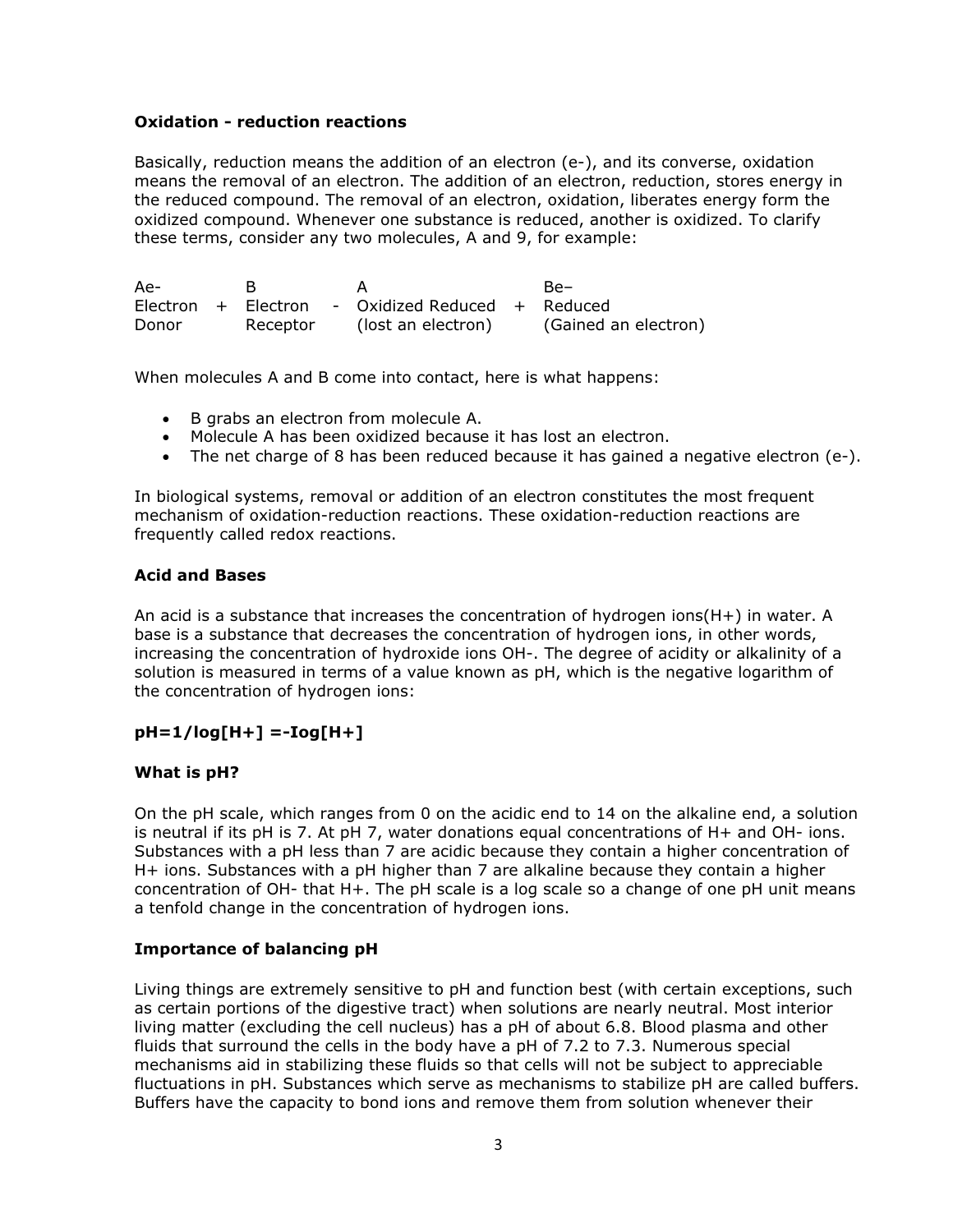concentration begins to rise. Conversely, buffers can release ions whenever their concentration begins to fall. Buffers thus help to minimize the fluctuations in pH. This is an important function because many biochemical reactions normally occurring in living organisms either release or use up ions.

## **MICROWATER THEORY**

## **Why we get sick? - Oxygen: Too much of a good thing?**

Oxygen is essential to survival. It is relatively stable in the air, but when too much is absorbed into the body R can become active and unstable and has a tendency to attach itself to any biological molecule, includingmolecules of healthy cells. The chemical activity of these free radicals is due to one or more pairs of unpaired electrons. About 2% of oxygen we normally breathe becomes active oxygen, and this amount increases to approximately 20% with aerobic exercise.



**Superoxide an ion radical**

Such free radicals with unpaired electrons are unstable and have a high oxidation potential, which means they are capable of stealing electrons from other cells. This chemical mechanism is very useful in disinfectants such as hydrogen peroxide and ozone which can be used to sterilize wounds or medical instruments. Inside the body these free radicals are of great benefit due to their ability to attack and eliminate bacteria, virus and other waste products.

## **Active oxygen in the body**

Problems arise, however, when too many of these free radicals are turned loose in the body where they can also damage normal tissue. Putrefaction sets in when microbes in the air invade the proteins,peptide, and amino acids of eggs, fish and meat. The result is an array of unpleasant substances such as:

- -Hydrogen sulfide
- -Ammonia
- -Histamines
- Indoles
- -Phenols
- -**Scatoles**

These substances are also produced naturally in the digestive tract when we digest food, resulting in the unpleasant odor evidenced in feces. Putrefaction of spoiled food is caused by microbes in the air, this natural process is duplicated in the digestive tract by intestinal microbes. All these waste products of digestion are pathogenic, that is, they can cause disease in the body.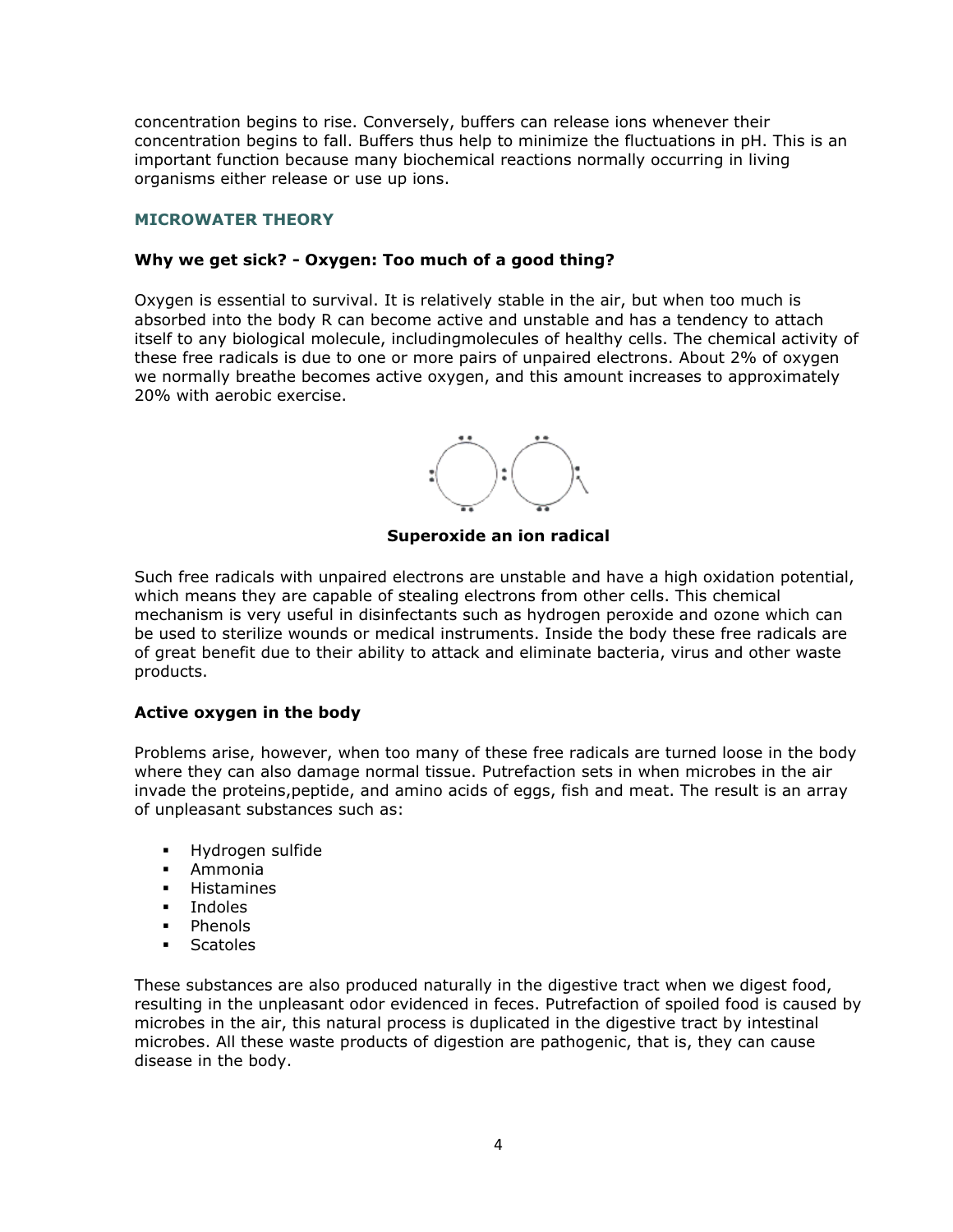Hydrogen sulfide and ammonia are tissues toxins that can damage the liver. Histamines, contribute to allergic disorders such as a topic dermatitis, urticaria (hives) and asthma. Indoles and phenols are considered carcinogenic.

Because waste products such as hydrogen sulfide, ammonia,histamines, phenols and indoles are toxic, the body's defense mechanisms try to eliminate them by releasing neutrophils a (type ofleukocyte, or white corpuscle). These neutrophils produce active oxygen, oddball oxygen molecules that are capable of scavenging out and disintegrating tissues by gathering electrons from the molecules of toxic cells.

Problems arise, however, when too many of these active oxygen molecules, or free radicals, are produced in the body. They are extremely reactive and can also attach themselves to normal, healthy cells and damage them genetically. These active oxygen radicals steal electron from normal, health biological molecules. This electron theft by active oxygen oxidizes tissue and can cause disease.

| <b>Effects of Oxidation on Vital Organs</b> |                                |  |  |  |
|---------------------------------------------|--------------------------------|--|--|--|
| <b>Oxidized Tissue</b>                      | Leads to:                      |  |  |  |
| <b>Liver</b>                                | Hepatitis, cirrhosis, cancer   |  |  |  |
| Pancreas                                    | Pancreatitis, diabetes, cancer |  |  |  |
| Kidney                                      | Nephritis, nephrosis, cancer   |  |  |  |

Because active oxygen can damage normal tissue, it is essential to scavenge this active oxygen from the body before it can cause disintegration of healthy tissue. If we can find an effective method to block the oxidation of healthy tissue by active oxygen, then we can attempt to prevent disease.

Hydrogen sulfide, ammonia, histamines, indoles, phenols, and scatoles present in the digestive tract of the human body.

In order to protect the body from damage by hydrogen sulfide, ammonia, histamines, indoles, phenols and scatoles, neutrophils (leukocytes) produce active oxygen to oxidize these waste products.

Excess production of active oxygen occurs.

Excess active oxygen can damage normal, healthy biological cell molecules and alter their genetic codes.

#### **Antioxidants block dangerous oxidation**

One way to protect healthy tissue from the ravages of oxidation caused by active oxygen is to provide free electrons to active oxygen radicals,thus neutralizing their high oxidation potential and preventing them from reacting with healthy tissue.

Research on the link between diet and cancer is far from complete, but some evidence indicates that what we eat may affect our susceptibility to cancer. Some foods seem to help defend against cancer, others appear to promote it.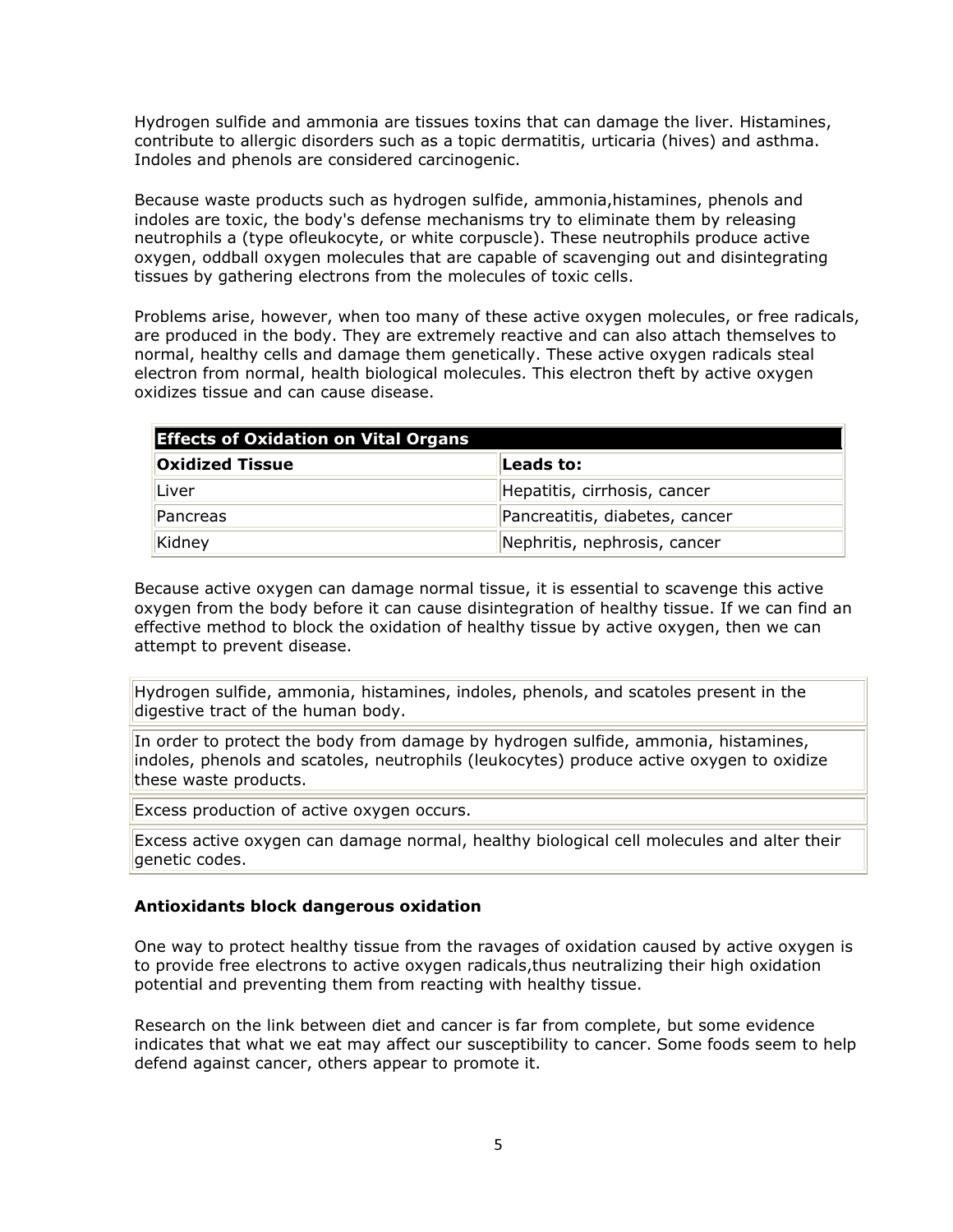Much of the damage caused by carcinogenic substances in food may come about because of an oxidation reaction in the cell. In this process,an oddball oxygen molecule may damage the cell's genetic code. Some researchers believe that substances that prevent oxidation called ANTIOXIDANTS - can block the damage. This leads naturally to the theory that the intake of natural antioxidants could be an important aspect of the body's defense against cancer. Substances that some believe inhibit cancer include vitamin C, vitamin E, betacaroteneselenium, and glutathione (an amino acid). These substances are reducing agents. They supply electrons to fee radicals and block the interaction of free radical with normal tissue.

#### **How we can avoid illness**

As we mentioned earlier, the presence of toxic waste products such as hydrogen sulfide. ammonia, histamines, indoles, phenols and scatoles impart an offensive odor to human feces. In the medical profession, it is well known that patients suffering from hepatitis and cirrhosis pass particularly odoriferous stools.

Excessively offensive stools caused by the presence of toxins are indicators of certain diseases, and the body responds to the presence of these toxins by producing neutrophil Ieukocytes to release active oxygen in an attempt to neutralize the damage to organs that can be caused by such waste products. But when an excess amount of such active oxygen is produced, it can damage healthy cells as well as neutralize toxins. This leads us to the conclusion that we can minimize the harmful effect of these active oxygen radicals by reducing them with an ample supply of electrons.

#### **Water - the natural solution**

There is no substitute for a healthy balanced diet, especially rich in antioxidant materials such as vitamin C, vitamin E, beta-carotene, and other foods that are good for us. However, these substances are not the best source of free electrons that can block the oxidation of healthy tissue by active oxygen.

Water treated by electrolysis to increase its reduction potential is the best solution to the problem of providing a safe source of free electrons to block the oxidation of normal tissue by free oxygen radicals. We believe that reduced water, water with an excess of free electrons to donate to active oxygen, is the best solution because:

- The reduction potential of water can be dramatically increased over other antioxidants in food or vitamin supplements.
- The molecule weight of reduced water is low, making it fast acting and able to reach all tissues of the body in a very short time.

Microwater is the product of mild electrolysis which takes place in the Microwater unit. The production of Microwater, its properties, and how it works in the human body are described in the next section. Microwater is treated tap water that has not only been filtered, but has also been reformed in that it provides reduced water with a large mass of electrons that can be donated to active oxygen in the body to block the oxidation of normal cells.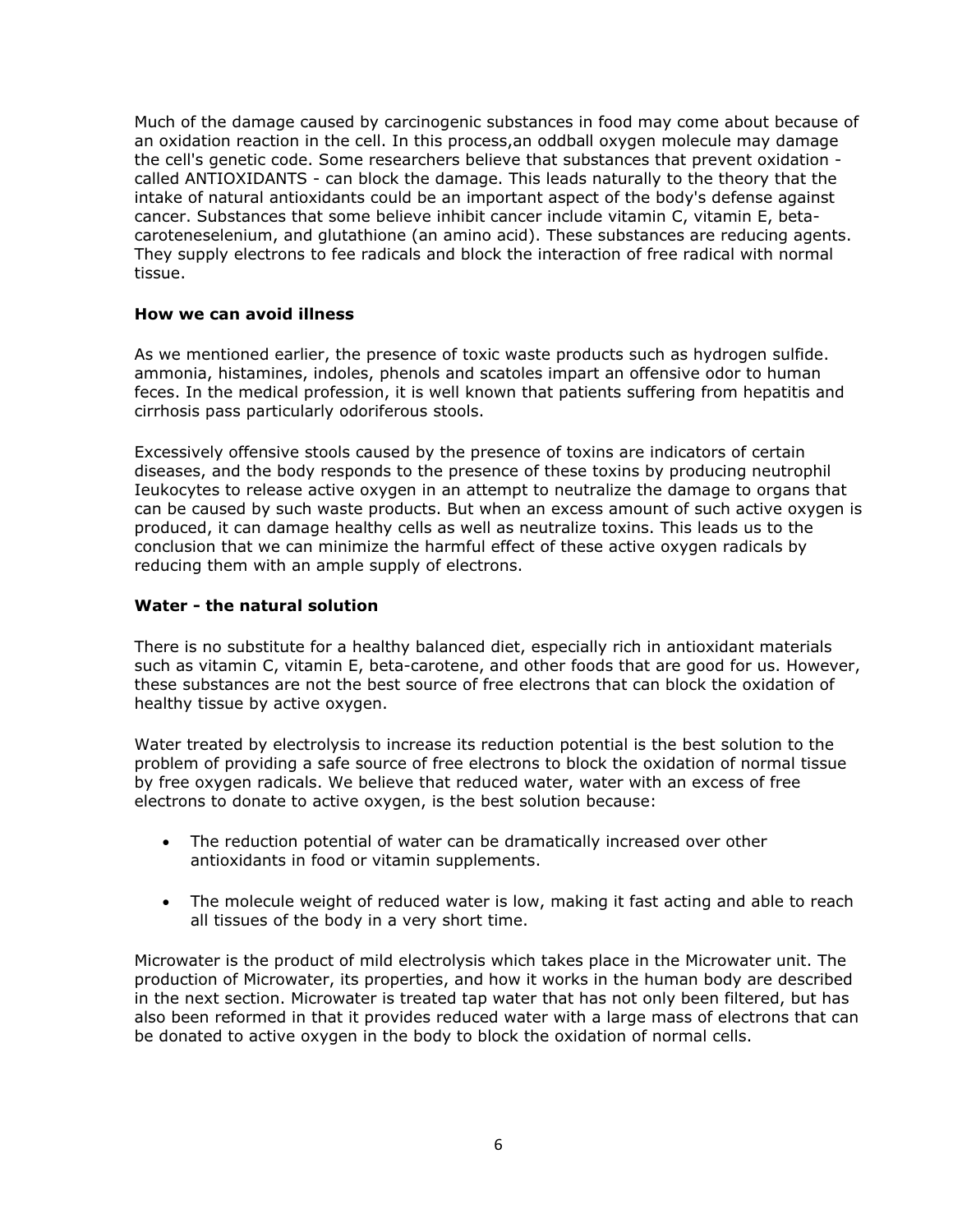# **THE MICRO WATER UNIT**

## **Tap water - What it is and isn't**

Normal tap water, for example, with a pH of 7 is approximately neutral on the pH scale of 0 to 14. When measured with an ORP (oxidation potential) meter its redox potential is approximately  $+400$  to  $+500$  mV. Because it has a positive redox potential, it is apt to acquire electrons and oxidize other molecules. Reduced microwater, on the other hand,has a negative redox potential of approximately -250 to -350 mV. This means it has a large mass of electrons ready to donate to electron thieving active oxygen.

Before discussing the properties of microwater further, let's take a look at what happens inside the Microwater unit.

## **How the Microwater Units Works**

The Microwater unit, slightly taller and thicker than a large dictionary on end, is an electrical appliance connected to your kitchen water supply to perform electrolysis on tap water before you drink it or use it in the kitchen for cooking or cleaning.



A special attachment redirects tap water out of the faucet through a plastic hose into the Microwater unit. Inside the Microwater unit, the water is first filtered through activated charcoal. Next, the filtered water passes into an electrolysis chamber equipped with a platinum-coated titanium electrode where electrolysis takes place.

Cations, positive ions, gather at the negative electrodes to create cathodic water (reduced water). Anions, negatively charged ions gather at the positive electrode to make anodic water (oxidized water).

Through electrolysis, reduced water not only gains an excess amount of electrons (e-), but the cluster of H20 seem to be reduced in size form about 10 to 13 molecules per cluster to 5 to 6 molecules per cluster.

The reduced water comes out of the faucet, and the oxidized water comes out of a separate hose leading into the sink. You can use the reduced water for drinking or cooking. The oxidation potential of the oxidized water makes it a good sterilizing agent, ideal for washing hands, cleaning food or kitchen utensils, and treating minor wounds.

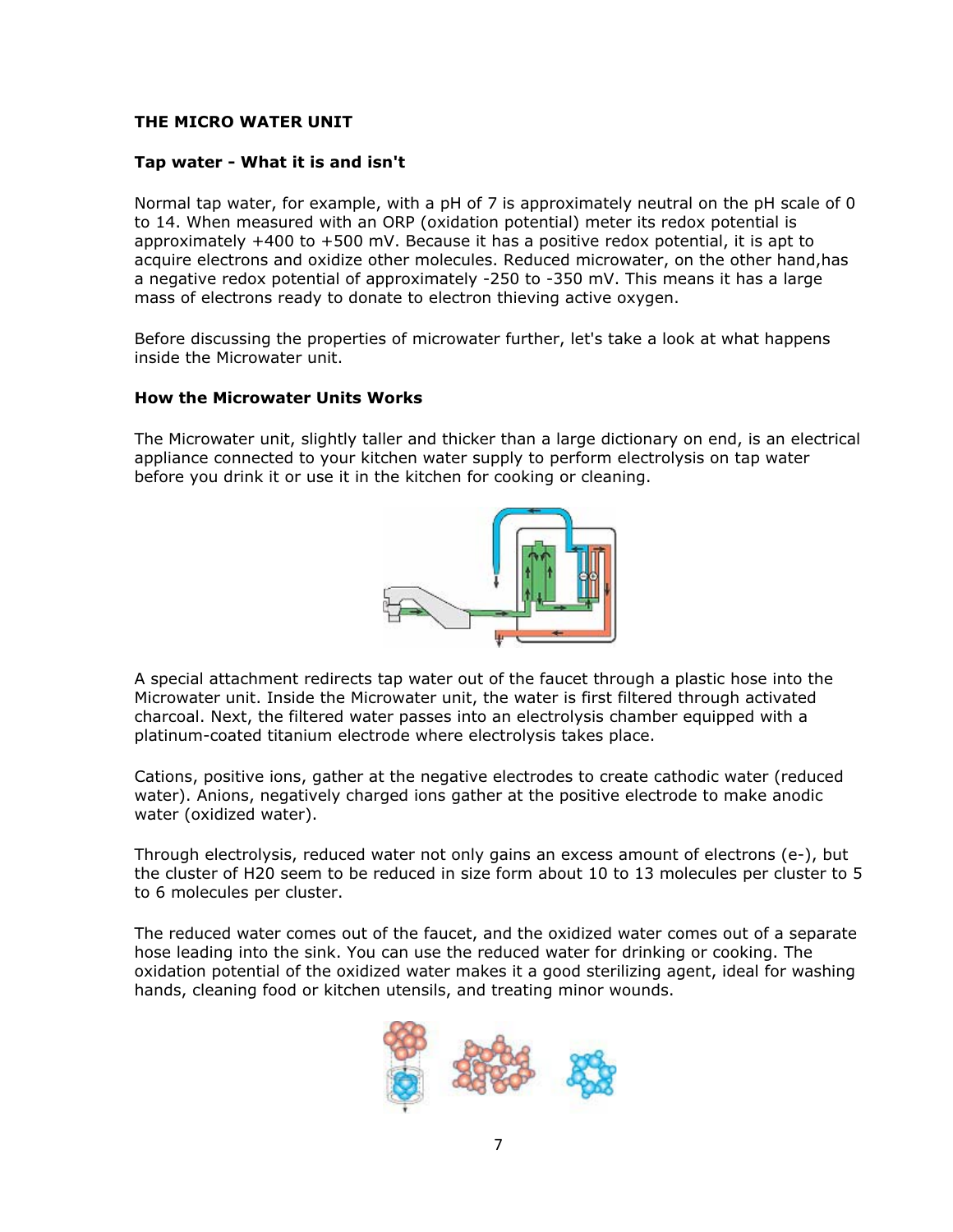# **What the Microwater Unit Produces - Redox potential comparison**

After electrolysis of the water inside the Microwater unit, reduced water comes out of the cathodic side and oxidized water comes out of the anodic side. Compare these measurements of these three types of water tap water before electrolysis, the reduced water, and the oxidized water.

| <b>Reduction-oxidation (redox) potential</b> |                        |    |                                                                                                          |  |  |  |
|----------------------------------------------|------------------------|----|----------------------------------------------------------------------------------------------------------|--|--|--|
| <b>Water Type</b>                            | <b>Redox Potential</b> | рH | <b>What it Means</b>                                                                                     |  |  |  |
| Tap Water                                    | +400 to +500 mV        | 7  | Slight oxidation potential                                                                               |  |  |  |
| Reduced Water                                | -250 to -350 mV        | 8  | Strong reduction potential, contains a<br>mass of electrons that can be donated<br>to free radicals.     |  |  |  |
| Oxidized Water                               | +700 to +800 mV        | 4  | Strong oxidation potential, a shortage<br>of electrons giving it the ability to<br>oxidize and sterilize |  |  |  |

# **Redox potential, not pH, is the crucial factor**

Traditionally we have judged the properties of water from the standpoint of pH, in other words whether water is acidic or alkaline. According to Dr.Yoshiaki Matsuo Ph.D., the inventor of the Microwater unit, "in my opinion, redox potential is more important than pH. The importance of pH is over emphasized. For example, the average pH of blood is 7.4 and acidosis or alkalosis are defined according to deviation within the range of 7.4 + -0.05. But nothing has been discussed about ORP, or oxidation-reduction potential."

The pH of tap water is about pH 7 or neutral. When tap water is electrolyzed into microwater, its reduced water has a pH of about 9 and the oxidized water a pH of about 4. Even if you make alkaline water of pH 9 by adding sodium hydroxide or make acidic water of pH 3 by adding hydrogen chloride, you will find very little change in the ORP values of the two waters. On the other hand, when you divide tap water with electrolysis you can see the ORP fluctuate by as much as  $+$  -1,000mV. By electrolysis we can obtain reduced water with negative potential that is good for the body.

## **USING MICROWATER - What Microwater Does**

The microwater unit produces two kinds of water with different redox potentials, one with a high reduction potential and the other with a high oxidation potential.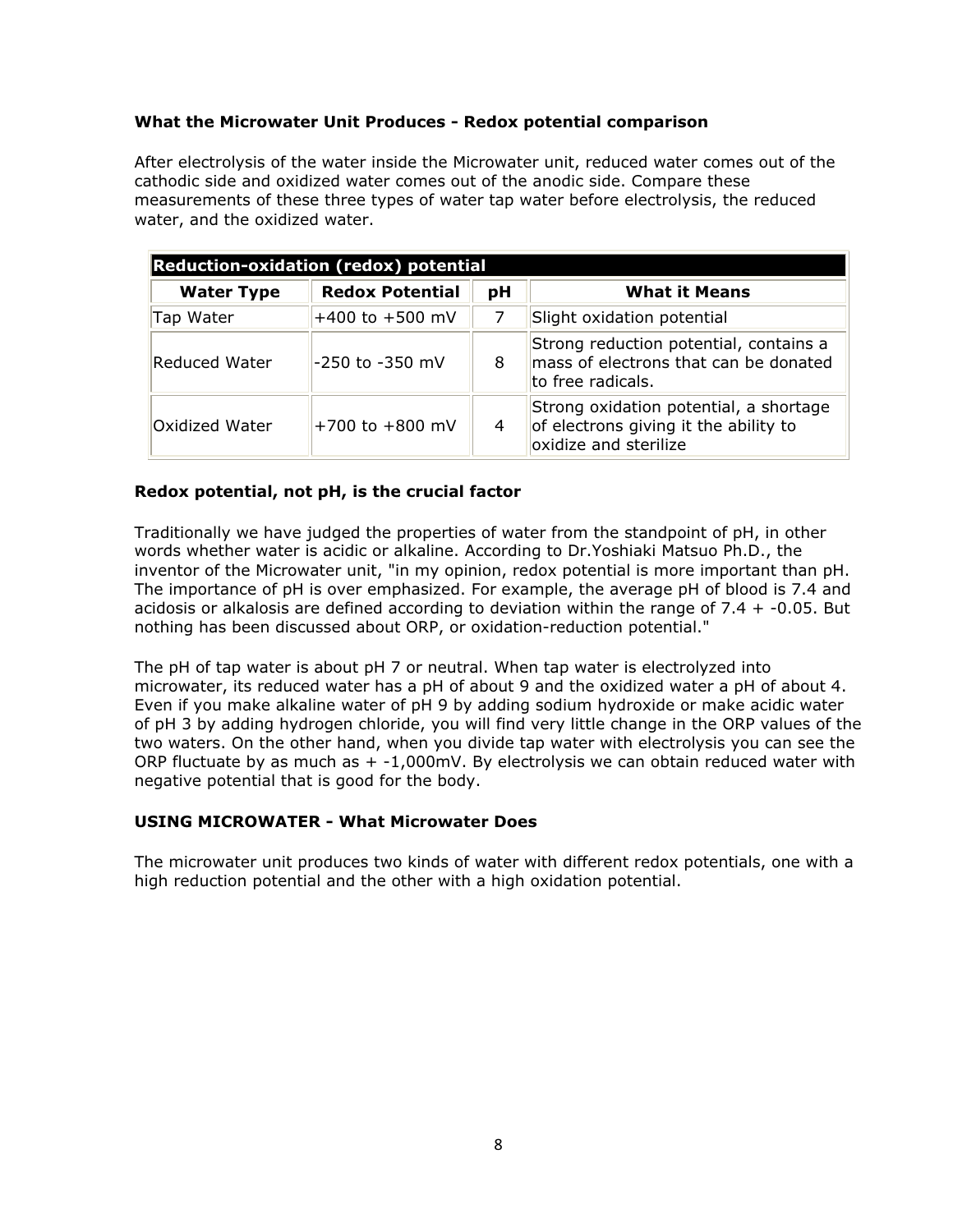

Biological Molecule (Your Body)

# **Reduced water**

When taken internally, the reduced microwater with its redox potential of-250 to -350 mV readily donates its electrons to oddball oxygen radicals and blocks the interaction of the active oxygen with normal molecules.

A biological molecule (BM) remains intact and undamaged.

# **B M-e || MW W-e + AO — —> MW + AO-e**

Undamaged biological molecules are less susceptible to infection and disease. The microwater gives up an extra electron and reduces the active oxygen (AO), thus rendering it harmless. The AO is reduced without damaging surrounding biological molecules. Substances which have the ability to counteract active oxygen by supplying electrons are called scavengers. Reduced water, therefore, can be called scavenging water.

When taken internally, the effects of reduced water are immediate. Microwater inhibits excessive fermentation in the digestive tract by reducing indirectly metabolites such as hydrogen sulfide, ammonia,histamines, indoles, phenols and scatoles, resulting in a cleaner stool within days after reduced water is taken on a regular basis. In 1965 the Ministry of Welfare of Japan announced that reduced water obtained from electrolysis can prevent abnormal fermentation of intestinal microbes.

## **Oxidi ized water**

Oxidized water with its redox potential of  $+$  700 to  $+$  800 mV is an oxidizing agent that can withdraw electrons from bacteria and kill them. The oxidized water from the Microwater unit can be used to clean hands, kitchen utensils, fresh vegetables and fruits, and to sterilize cutting boards and minor wounds. Tests have shown that oxidized water can be used effectively to treat athlete's foot, minor burns, insect bites,scratches, and so on. cutting boards and minor wounds. Tests have shown that oxidized water can be used<br>effectively to treat athlete's foot, minor burns, insect bites,scratches, and so on.<br>Dr. Yoshiaki Matsuo, Vice Director of the Water Institu

apparatus capable of producing hyper-oxidized water with a redox potential of  $+1,050$  mV or more and of pH lower than 2.7. Tests have shown that this hyper-oxidized water can quickly destroy MRSA (Methecillin Resistant Staphylococcus Aureus).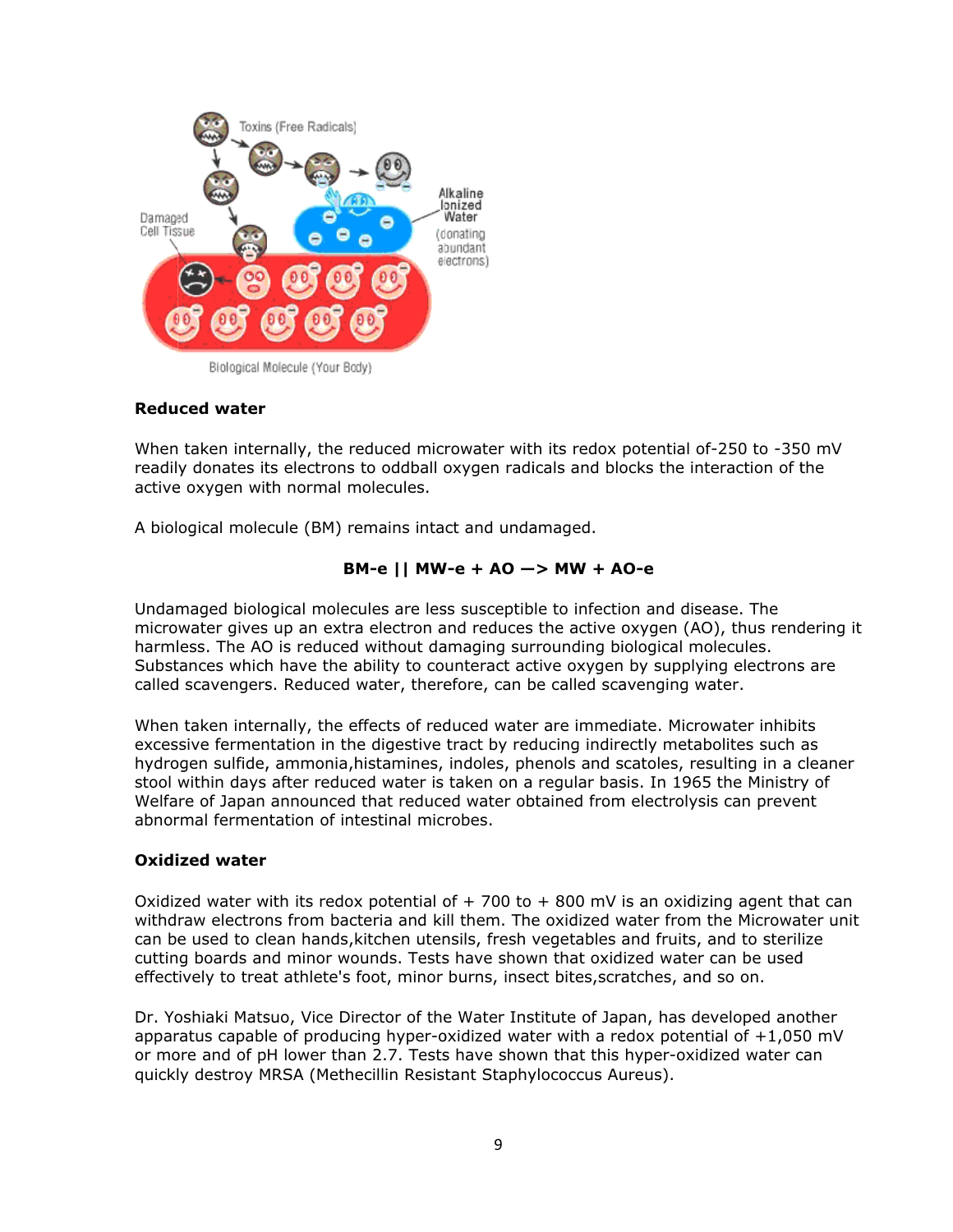Although hyper-oxidized water is a powerful sterilizing agent, it won't harm the skin. In fact, it can be used to heal. Hyper-oxidized water has proven effective in Japanese hospitals in the treatment of bedsores and operative wounds with complicated infections.

But perhaps the most exciting future application of hyper-oxidized water is in the field of agriculture where it is has been used effectively on plants to kill fungi and other plant diseases. Hyper-oxidized water is non-toxic, so agricultural workers can apply it without wearing special protective equipment because there is no danger of skin or respiratory damage. An added benefit of using hyper-oxidized water to spray plants is that there is no danger to the environment caused by the accumulation of toxic chemicals in the ground.

#### **Microwater superior to antioxidant diet**

Today we read much about correct dieting principles and paying attention to what we eat in order to stay healthy. This is a sensible practice, but it is surprising that many of us don't realize that the bulk of what we eat is composed of water. Vegetables and fruits are 90% water; fish and meat are about 70% water as well.

Even advocates of the importance of vitamin C in diet staples have to admit that its potency, namely, the redox potential of this important vitamin, rapidly diminishes with age and preparation for the dining table. Carbohydrates, the main consistent of vegetables and fruit, has molecular weight of 180 whereas water has a much lower molecular weight of 18.

| <b>Molecular Weight Compared</b> |                         |  |
|----------------------------------|-------------------------|--|
| <b>Substances</b>                | <b>Molecular Weight</b> |  |
| Microwater                       | 18                      |  |
| Beta-carotene                    | 150                     |  |
| Vitamin E                        | 153                     |  |
| Vitamin C                        | 176                     |  |

Microwater, with its low molecular weight and high reduction potential,makes it a superior scavenging agent of active oxygen. But electrolysis inside the Microwater unit not only charges the reduced water with electrons, it also reduces the size of reduced water molecule clusters.

NMR (nuclear magnetic resonance) analysis reveals that tap water and well water consists of clusters of 10 to 13 H20 molecules. Electrolysis of water in the Microwater unit reduces these clusters to about half their normal size - 5 to 6 water molecules per cluster.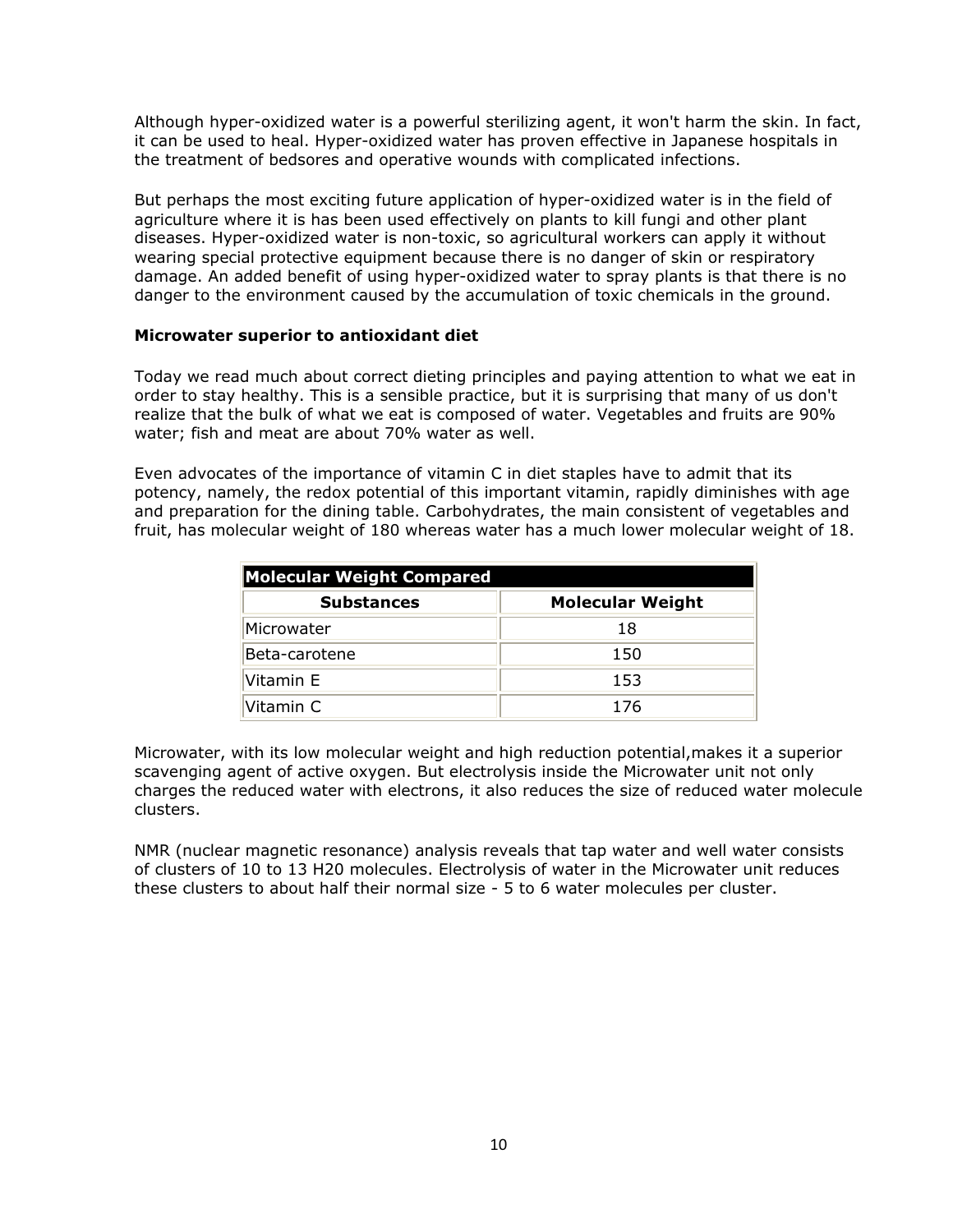

As the graph shows, the NMR signal that measures cluster size by line width at halfamplitude shows 65 Hz for reduced water and 133 Hz for tap water, revealing that the reduced water clusters are approximately half the size of tap water clusters.



This is why microwater is more readily absorbed by the body than untreated tap water. Microwater quickly permeates the body and blocks the oxidation of biological molecules by donating its abundant electrons to active oxygen, enabling biological molecules to replace themselves naturally without damage caused by oxidation that can cause diseases.

#### **Summary and Conclusions**

#### **Upstream and downstream theory - Prevent disease at the source**

According to Dr. Hidemitsu Hayashi, Director of the water Institute of Japan, "To eliminate the pollutants in a large stream that is contaminated as its source, we must work on the problem upstream at the headwaters - the source of the pollution - not downstream where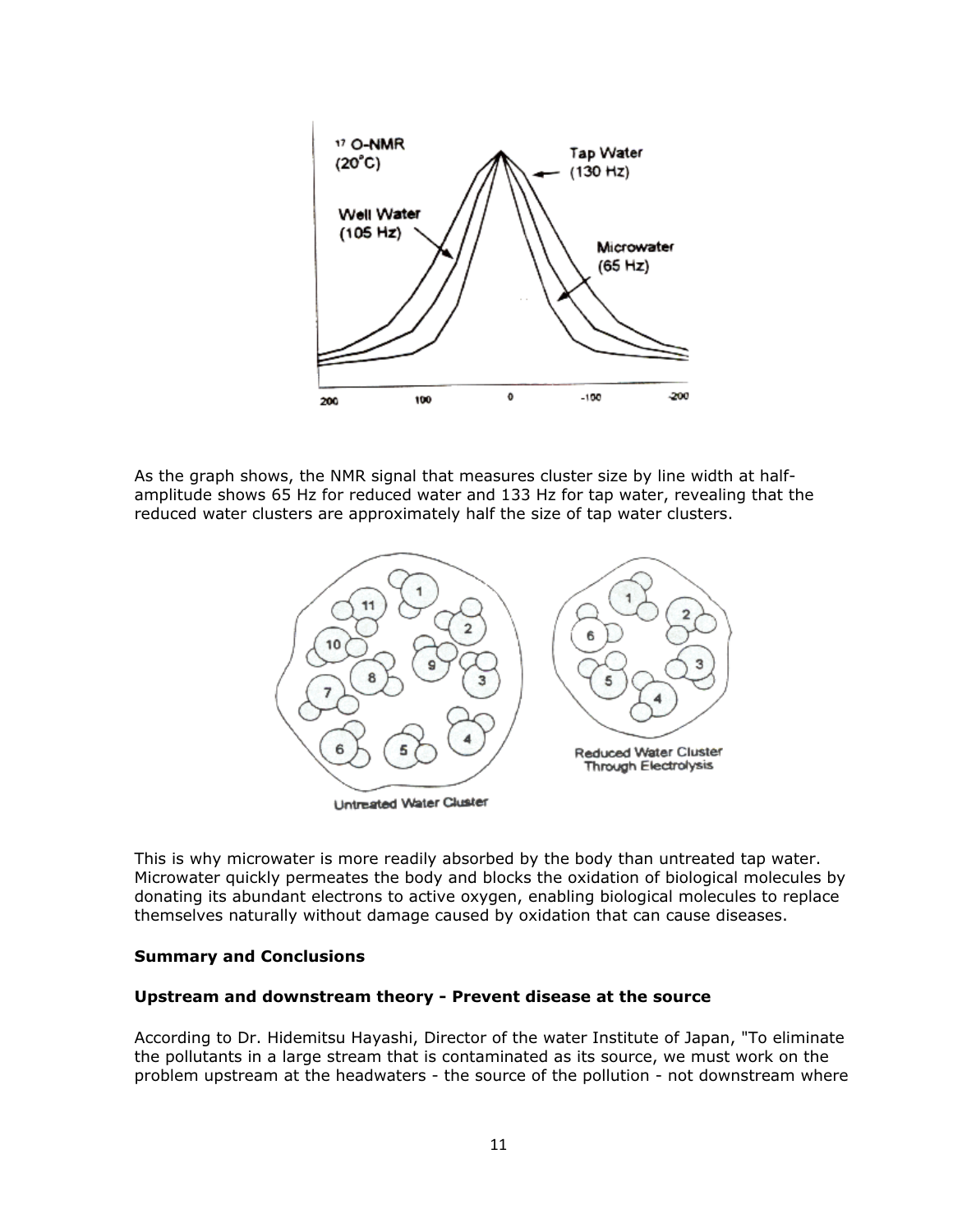we can only try to treat the evidence of damage caused by the pollution. Microwater's contribution to preventative medicine is essentially upstream treatment."

We consider the digestive tract upstream where we intake water and food. Although many people today in developed countries are growing more skeptical about what they eat, they tend to concentrate more on what the food contains rather than the metabolized products of foods in the digestive tract.

## **Upstream**

Reduced water Indirectly reduces hydrogen sulfide, ammonia, histamines, indoles,phenols, and scatoles and changes them into harmless substances.

Defecation of cleaner stools.

For example, consider the typical balanced diet of meat and vegetables. Meat protein is metabolized into amines while nitrates form fertilizers used to grow vegetables metabolize into nitrites in the digestive tract. These amines and nitrites combine to form nitrosamine, a recognized carcinogen.

Vegetables Meat

Nitrates Protein

Nitrites Amines

Nitrosamine (carcinogen)

We've already discussed that odoriferous feces are evidence of excessive fermentation in the digestive tract, so reduced water performs a very important function upstream in the digestive tract by reducing this excessive fermentation as evidence by cleaner stools within days of starting a steady regimen of reduced water.

#### **Downstream**

Reduced water supplies electrons to excess, active oxygen free radicals produced as a result of aerobic metabolism and reduces them,rendering them harmless.

The oxidation of normal, healthy cell molecules by active oxygen is blocked. The biological molecules remain intact.

Diseases linked to excessive oxidation of normal biological molecules are prevented.

Downstream from the digestive tract, starting at the liver, reduced water quickly enters the liver and other organs due to, first, its lower molecular weight, and, secondly, the size of its clusters. At tissue sites throughout the body, reduced water with its safe, yet potent reduction potential readily donates its passenger electrons freely to active oxygen and neutralizes them so they cannot damage the molecules of healthy cells. Normal cells are